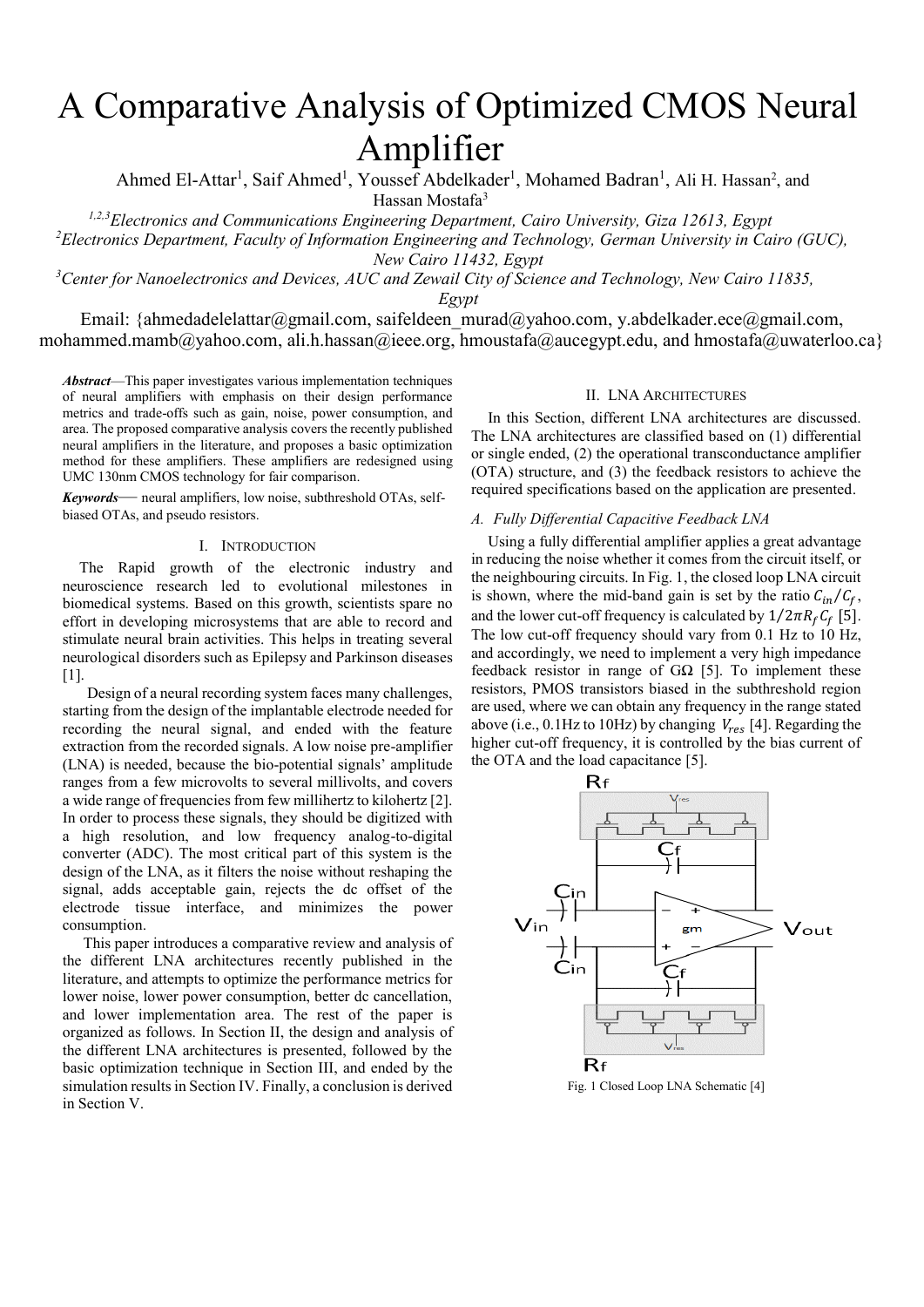A fully differential Telescopic OTA is used to implement this LNA. This OTA provides low power consumption, good noise performance, and a sufficient output swing. The OTA circuit schematic, and its common mode feedback (CMFB) circuit are shown in Fig. 2. Due to the low operating frequency range of neural amplifiers, the impact of the flicker noise and the thermal noise is significant and must be taken into account [4].



## *B. Single Ended Capacitive Feedback LNA*

 This LNA uses a single ended OTA with a capacitive feedback topology [3], as shown in Fig. 3. Two coupling capacitors are used to reject the dc offset associated with the sensing electrodes. The high-pass cut off frequency is controlled by the biasing resistance on the positive input terminal of the OTA in parallel with the capacitor. To achieve an extremely low high-pass cut off frequency, a resistance in the range of  $G\Omega$  is needed. This huge resistance is implemented by using two pseudo resistors connected as shown in Fig. 3. On the other hand, the low-pass cut off frequency is set by the gain of the OTA and the load capacitance connected at the output node. Finally, the gain of the amplifier is controlled by the ratio between the coupling capacitor divided by the feedback capacitor [3].



Fig. 3 Single Ended pre-amplifier Schematic [3]

 A two stage amplifier with a Miller compensating capacitor  $C_5$  is used for the OTA design as shown in Fig. 4. A cascode stage that is formed by the transistors M3, and M4 is added to the input differential pair transistors (M1, and M2) in order to increase the gain of the first stage, and to enhance the phase margin of the amplifier by cancelling the right half plane zero, which is formed by the miller capacitance, instead of using a compensation resistance [3]. The path formed from the capacitance  $C_6$  with the transistor M10 is used to enhance the settling time of the amplifier. To minimize the flicker noise of the input pair transistors, their gate size is designed large. Thus, increasing their areas means decreasing the input referred noise of the OTA [3].



### *C. LNA with Active Low Frequency Suppression*

 This LNA with its active low frequency suppression circuit is shown in Fig. 5. This LNA presents an active dc rejection scheme that does not require any AC coupling capacitors. This makes it suitable for the massive integration in implantable neural recording amplifiers, and preserves the LNA high input impedance [6]. This configuration relies on placing an active integrator in the feedback path of the LNA that rejects any DC offset and places the high pass cut off frequency within the transfer function [6].



Fig. 5 LNA with the active feedback network Circuit Schematic [7]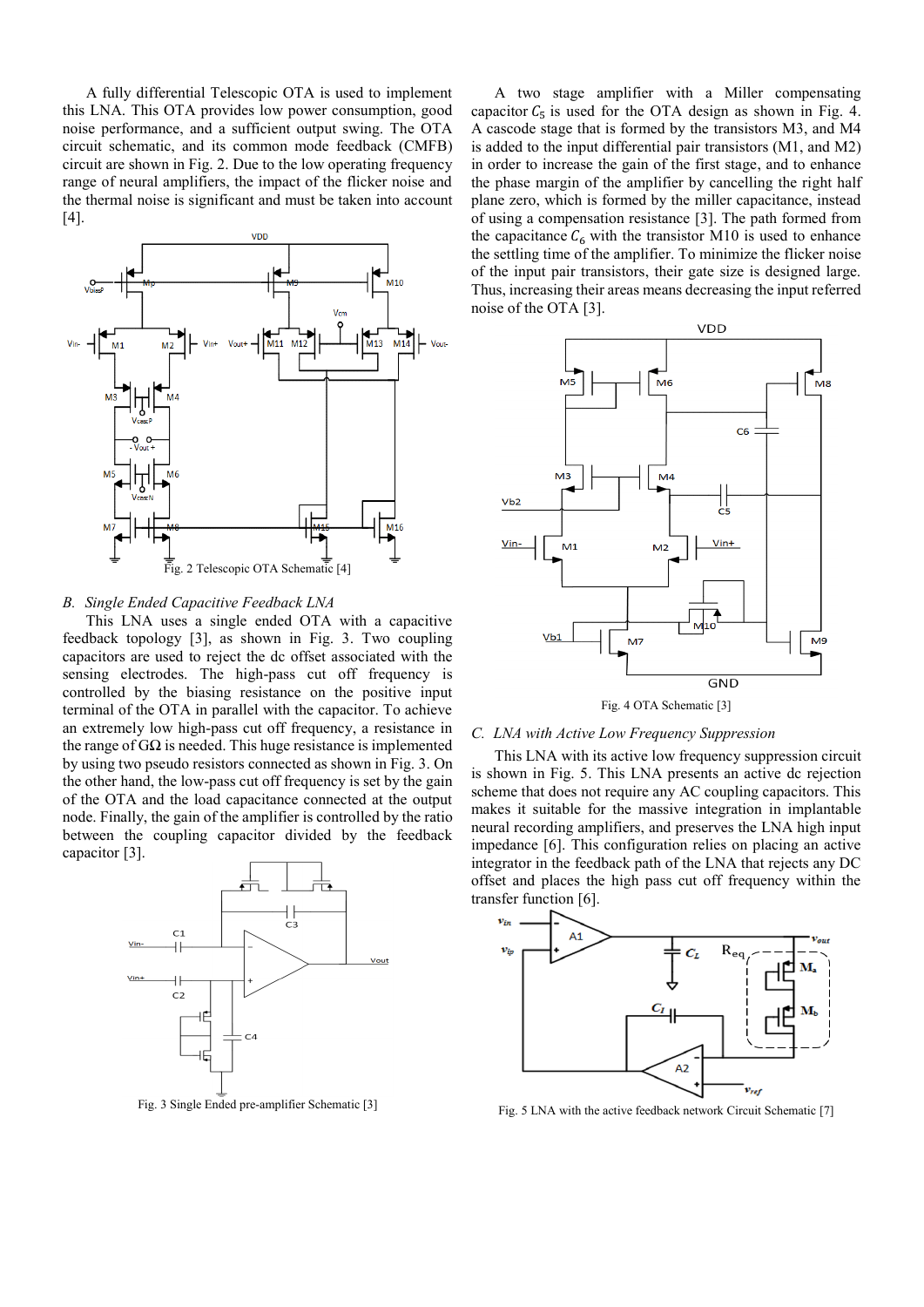This LNA circuit consists of a single ended low noise OTA (A1) shown in Fig. 6, where the OTA output is connected to a Miller integrator in the feedback path. The active feedback network is designed from another OTA (A2), a capacitor  $(C_I)$ and a high impedance pseudo resistor  $(R_{eq})$  which leads to a high time constant ( $\tau = R_{eq}C_I$ ), and sets the -3db high pass cut off frequency  $(f_{hp})$  as shown in the following equation [7]:



In addition, the midband gain of this LNA is the same as the DC gain of OTA1  $(A_{01})$ , where  $A_{01} = g_m/g_0$   $(g_m =$  $g_{m1,2}$  and  $g_m = g_{m8,10}$ ). Finally, the -3db low-pass cut off frequency  $(f_{1v})$  is given by the following equation [7]:

$$
f_{1p} = \frac{1}{2\pi} \frac{gm}{A_{01}C_L}
$$

For the active feedback network, a two stage OTA topology with a lead compensation was chosen for  $A_2$  as shown in Fig. 7. This OTA is used to provide a high dc gain, and maintain less implementation area. The integrator circuit ensures that node  $V_{in}$  tracks the dc level seen by  $V_{in}$ , cancelling any dc offset, or any other low-frequency voltages. Moreover, it introduces a 90° phase shift to the output signal [8].



#### III. OPTIMIZATION

 In this section, an optimization method for lower power consumption, and better noise performance is discussed. The pre-mentioned neural amplifiers are optimized by replacing the used OTA by an optimized one.

## *A. Current-Reuse OTA*

The circuit schematic is shown in Fig. 8, where it achieves an extremely low power consumption, and a better noise performance [11]. To minimize the flicker noise, and the thermal noise, the input transistors (P1, P2, N1, and N2) are biased in the subthreshold region. For the CMFB circuit, the transistors (N3, and N4) are used to define the DC output level, and a resistive sensing elements are used [11]. These resistive sensing elements are implemented using the two diode connected PMOS transistors. Thus, they act as a large impedance, and maintain a high gain at the output [11].



Fig. 8 Fully Differential Current-Reuse OTA Circuit Schematic [11]

#### *B. Bulk-Driven OTA*

 To reduce the power consumption extensively, bulk-driven OTAs are good candidates for this purpose. The idea is to connect the input voltage to the bulk terminal which offers several advantages such as the removal of the threshold voltage constraints, wider input common mode range spanning from negative voltages to slight positive input voltage, and operation on low supply voltages [9,10]. On the other hand, the bulk driven OTAs have several disadvantages including higher input referred noise, lower transconductance, and lower bandwidth. Moreover, the bulk driven fabrication process usually has higher cost [10].

In Fig. 9, the schematic of the enhanced bulk driven OTA is shown. To increase the transconductance of the transistors, a positive feedback source degeneration is proposed and used to reach a higher gain and relatively a higher bandwidth [10]. Moreover, this enhancement is carried out without any need to increase the power consumption. The positive feedback source degeneration is the only difference from the traditional bulk driven OTAs. This OTA consists of a two stage OTA with a Miller compensation between the two stages, in order to improve the phase margin and stability of the system. The first stage is a folded cascode stage with an input bulk driven differential pair, while the second one is a normal common source OTA [10].